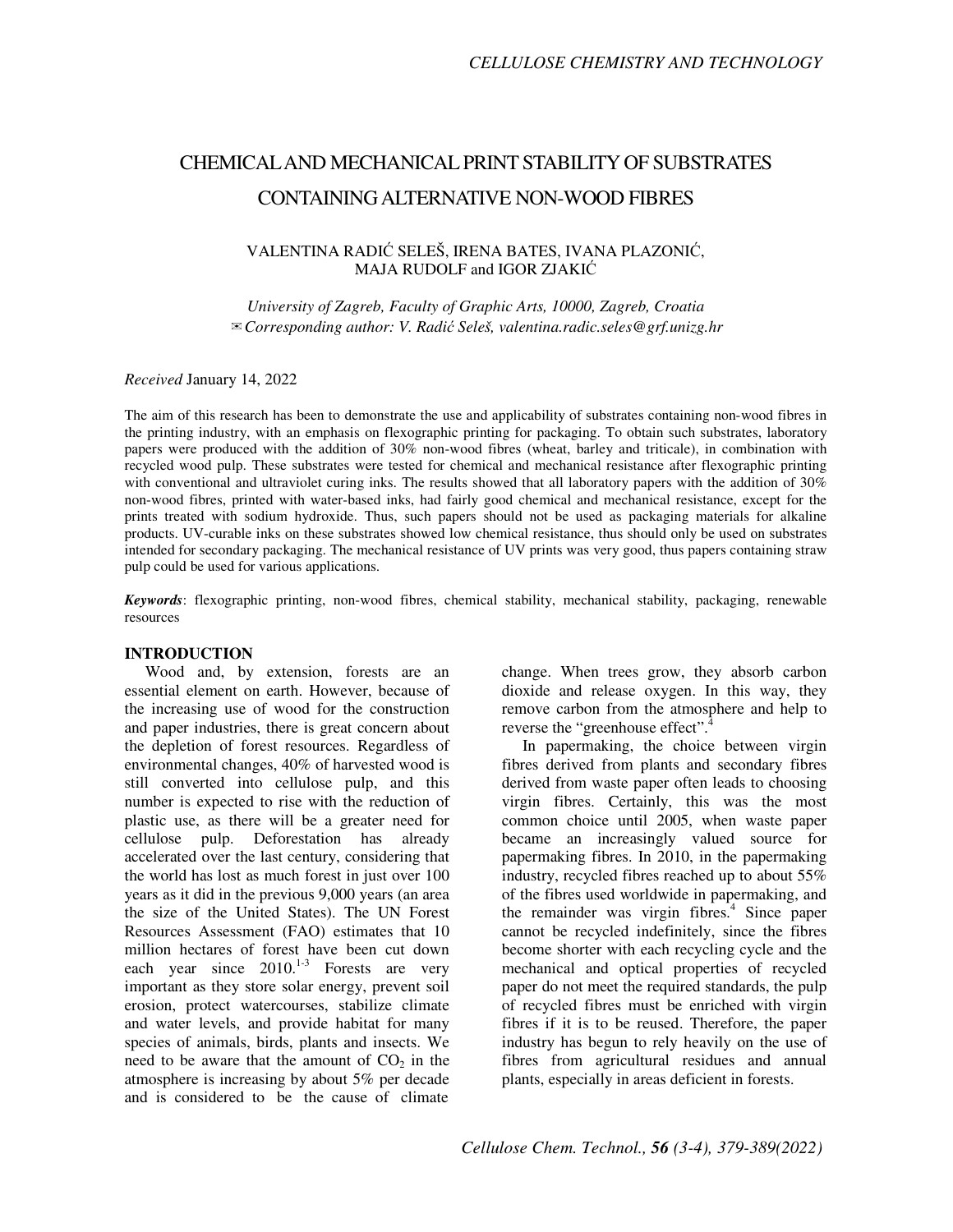Non-wood plants generally differ from wood in that they contain less lignin and less total cellulose, so papers without addition of other fibres tend to be of lower quality. However, our previous studies have shown that by blending recycled wood fibres with non-wood fibres, quality paper can be produced and used in unprinted packaging.<sup>5-7</sup> Since milder treatment is required to produce pulp from annual plants compared to wood, it is logical that the production of paper from non-wood plants becomes more common. 1-3 As environmental awareness becomes more prevalent in our society, the use of renewable resources is always welcome.

Straw is a by-product of crop farming and can originate from various cereals that have a much shorter growth cycle than wood species, and can be used as a source of fibre for pulp and thus paper. 8,9 This would be in line with EU environmental directives and would be the first transition to a circular economy, in line with the UN's Agenda 2030 and the Sustainable<br>Development Goal 12 on "Responsible Development Goal 12 on Consumption and Production".<sup>10</sup> Various plants are used for paper production worldwide, such as bagasse, bamboo, kenaf, rice straw, flax, hemp, and banana leaves. $11-14}$  In this research paper, our focus has been on straw obtained as residue after harvesting the most commonly grown cereals in Croatia: wheat (*Triticum* spp.), barley (*Hordeum vulgare* L.) and triticale (*Triticale* sp.).<sup>15</sup> In order to be used as long as possible in the printing industry, especially in the packaging industry, such paper must ensure adequate chemical and mechanical print stability, among other properties. Printed paper-based packaging is expected to inform and appeal to customers, as well as protect products (such as food, beverages, cosmetics) from chemical, microbiological, and physical deterioration. Nowadays, it is often considered a viable packaging solution for dry food (bread, tea, sugar, coffee, flour, biscuits, cereals), frozen food, liquid food and beverages (milk, wine), chocolate, fast food, fresh products (meat, fish, fruits, vegetables), personal care (perfumes, cosmetics) and pharmaceuticals. Moreover, considering that plant growth removes carbon dioxide from the atmosphere, the use of wood and other suitable plants as raw material for manufacturing paperbased packaging has a lower carbon footprint than materials produced from non-renewable resources, such as petrochemical derivatives, and can also be recycled and reused.<sup>4,16,17</sup>

The most used printing technique in the production of packaging is flexographic printing, which is the most efficient, cost-effective and versatile printing method for a wide range of substrates and the fastest developing technique of conventional printing.<sup>18</sup> Flexographic printing requires careful selection of suitable inks with the desired rheological properties for each substrate. Inks commonly used in this technique are solventbased, water-based and ultraviolet (UV) curing inks.<sup>19</sup> Solvent-based inks contain volatile organic compounds (VOCs) and their use is banned or discouraged in many regions of the world. Today, the use of water-based and UV-curable inks is preferred due to increased safety and sustainability, and reduced costs associated with VOC control. $20$ 

Although the paper industry is facing a lower demand for printing, writing, and newsprint paper grades due to the rising influence of internet, new media, and paperless reading, the demand for printed paper-based packaging is expected to increase in response to the trend to replace plastic packaging and, especially, considering the rising popularity of online shopping, which enhances even more the demand for packaging solutions. On the other hand, the pulp and paper industry is under increasing environmental, political and economic pressure, so environmental sustainability and high added value will be the key mantras for the industry in the coming years.<sup>21</sup> In this context, the present study aims to prepare laboratory papers containing 30% nonwood (cereal straws) fibres and to investigate the applicability and usability of these newly created substrates for printed paper-based packaging, by evaluating their chemical and mechanical stability.

# **EXPERIMENTAL**

## **Conversion of straw into semi-chemical pulp**

The straw used in this study was obtained after harvesting winter crops from cereals available in continental Croatia: wheat (*Triticum* spp.), barley (*Hordeum vulgare L.*) and triticale (*Triticale* sp.).<sup>2</sup> Cleaned straw was hand-cut into 1-3 cm long pieces, which were processed into a semi-chemical pulp using the soda pulping method, followed by decantation to remove the black liquor and rinsing of the softened pulp in two cycles. The conditions of the whole process of conversion of straw into semi-chemical pulp are summarized in Table  $1<sup>15</sup>$ 

Fibre length is one of the most important fibre properties as it affects the resulting paper strength properties. Long fibres increase the number of bonds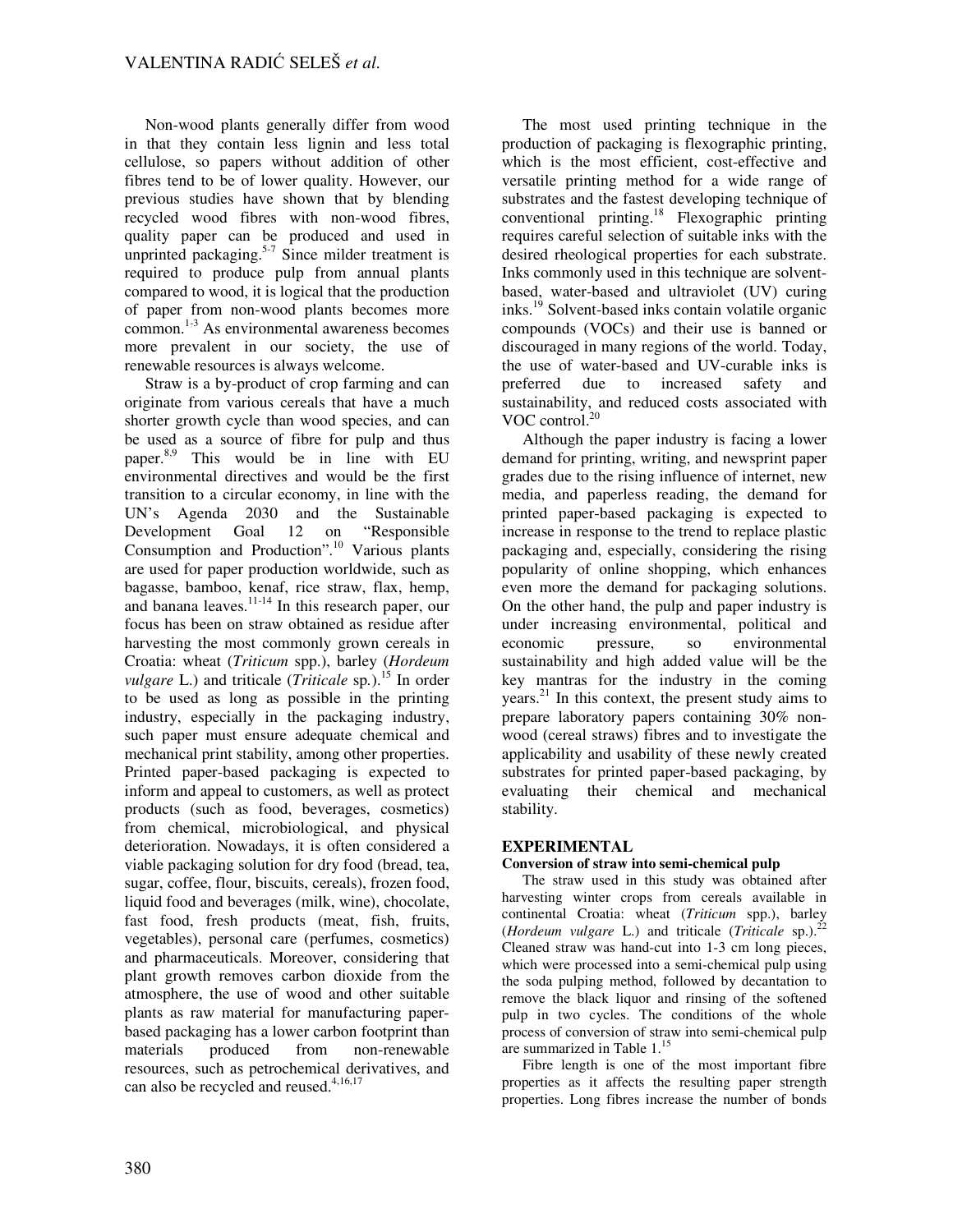per fibre, which ultimately increases the strength of the fibre network in the paper and blends well with short fibre pulp to optimise fibre cost. The differences between fibres obtained from cereal crops and different types of trees, in terms of fibre length, are shown in Table 2.

The chemical composition of straw is also very important for papermaking, especially the content of lignin and cellulose. Table 3 shows the basic chemical composition of straws, as well as that of wood raw materials, which is given for comparison.

|                                                          |                  |              | conditions for conversion of strum mile purp- |                       |                  |  |
|----------------------------------------------------------|------------------|--------------|-----------------------------------------------|-----------------------|------------------|--|
| Soda pulping                                             |                  |              | Decantation and                               | Fibre production in a |                  |  |
|                                                          |                  |              | rinsing                                       | Holländer Valley mill |                  |  |
| Chemical $NaOH$ <sub>(aq)</sub>                          | 16%              |              |                                               | Tap water             | 23 L             |  |
| Bath ratio straw:                                        | 1:10             | Tap<br>water | 2x10L                                         | At 24 $^{\circ}$ C    | $40 \text{ min}$ |  |
| $NaOH$ <sub>(aq)</sub><br>At 120 $\degree$ C and 170 kPa |                  |              |                                               |                       |                  |  |
|                                                          | $60 \text{ min}$ |              |                                               | pΗ                    | $8.5 - 9.0$      |  |

| Table 1                                                    |  |
|------------------------------------------------------------|--|
| Conditions for conversion of straw into pulp <sup>15</sup> |  |

|                                                                                 | Table 2 |  |
|---------------------------------------------------------------------------------|---------|--|
| Fibre length of straw and wood fibres used in paper production <sup>23,24</sup> |         |  |

| Raw material | <b>Species</b>               | Fibre length<br>(mm) |      |  |  |
|--------------|------------------------------|----------------------|------|--|--|
|              |                              | Min.                 | Max. |  |  |
|              | Wheat <i>(Triticum spp.)</i> | 0.45                 | 1.62 |  |  |
| Straw        | Barley (Hordeum vulgare L.)  | 0.40                 | 1.62 |  |  |
|              | Triticale (Triticale sp.)    | 0.27                 | 2.63 |  |  |
| Wood         | Deciduous                    | 1.00                 | 1.80 |  |  |
|              | Coniferous                   | 3.50                 | 5.00 |  |  |

Table 3 Chemical composition of various pulps $^{23-26}$ 

| Raw material | <b>Species</b>                       | $wt\%$           | Brightness D65,     |                  |
|--------------|--------------------------------------|------------------|---------------------|------------------|
|              |                                      | Klason lignin    | $\alpha$ -cellulose | $\%$             |
|              | Wheat <i>(Triticum spp.)</i>         | $24.66 \pm 1.63$ | 31.47               | $22.41 \pm 0.55$ |
| Straw        | Barley ( <i>Hordeum vulgare L.</i> ) | $21.71 \pm 1.17$ | 37.97               | $27.16 \pm 0.62$ |
|              | <i>Triticale (Triticale sp.)</i>     | $12.59 \pm 1.77$ | 44.22               | $19.45 \pm 0.41$ |
|              | Deciduous                            | $28.80 \pm 2.60$ | $43.70 \pm 2.60$    | ٠                |
| Wood         | Coniferous                           | $23.80 \pm 2.60$ | $45.40 \pm 3.50$    | ٠                |

## **Formation of laboratory papers**

Unbleached straw pulp was added to pulp of recycled wood fibres in an amount of 30% for each cereal individually. The main ingredient used in the production of laboratory paper is recycled wood pulp obtained from commercial newsprint paper.<sup>8</sup>

Laboratory papers weighing approximately 42.5 g/m<sup>2</sup> were formed using a Rapid Köthen sheet former (FRANK-PTI GmbH, Birkenau, Germany) in accordance with the EN ISO 526 9-2:2001 standard. The production process of laboratory papers is shown in Table  $4<sup>1</sup>$ 

A total of four types of laboratory papers were prepared. The laboratory paper containing 100% recycled wood fibre pulp was formed as a reference paper (100R) and was used for the sake of comparing the chemical and mechanical stability of handsheets.

The abbreviations used to denote all the laboratoryprepared papers and those related to the process of testing print stability are listed in Table 5, along with their respective meaning.

#### **Printing of laboratory papers using the flexographic technique**

The printing process for all laboratory papers was carried out with two types of inks and the corresponding printing equipment. The printing process with water-based inks for all laboratory papers was carried out with an Esiproof flexographic laboratory device from RK Printcoat Instruments, in a full-tone pattern with cyan, magenta, yellow and black inks. The printing process was carried out using an anilox roller, with a total volume of  $39.1 \text{ cm}^3/\text{m}^2$  and engraved with a line screen of 40 line/cm at a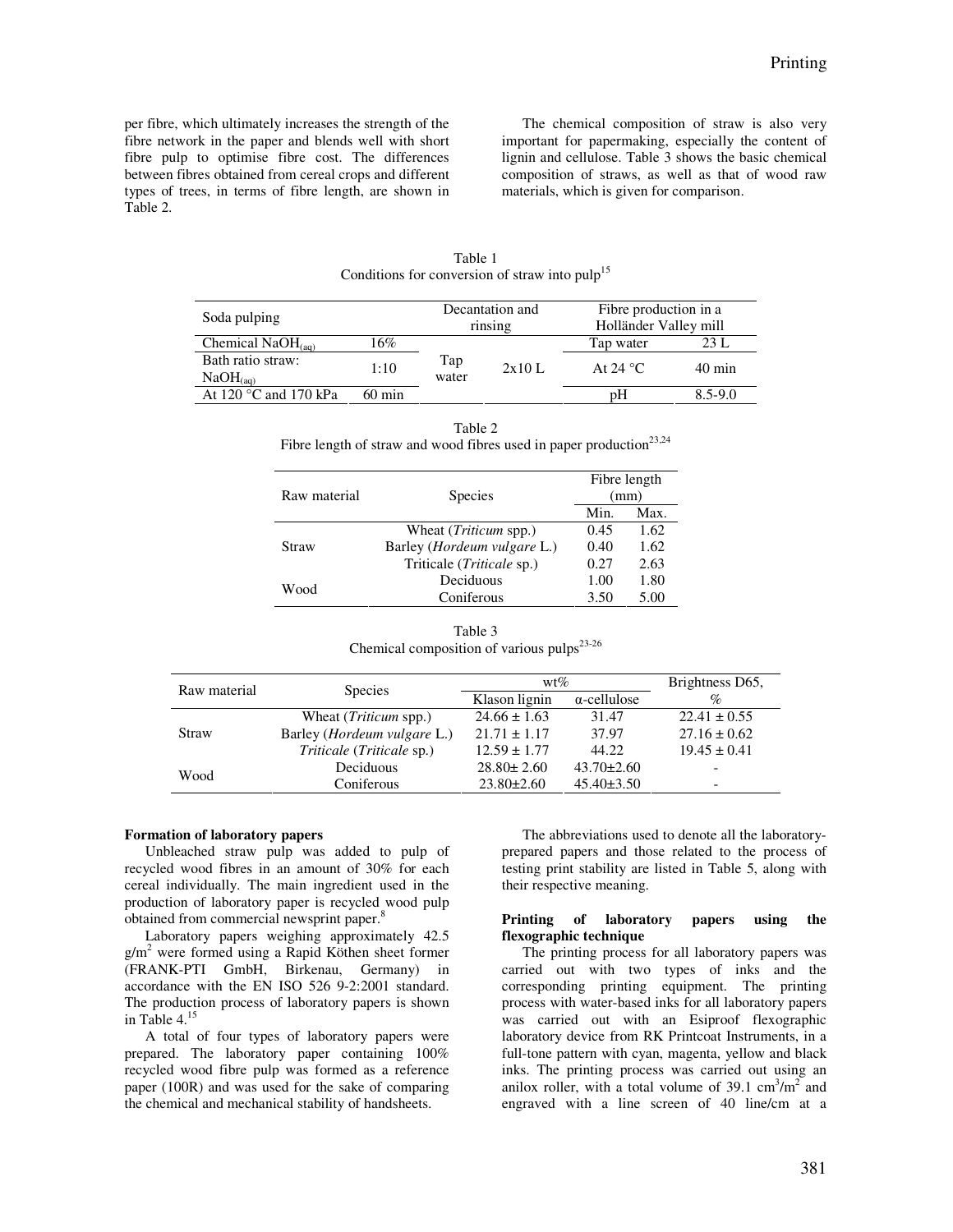temperature of 23 °C and relative humidity of 50%. The engraving angle for the anilox roller was of  $60^\circ$ , creating hexagonal shaped cells, and providing a higher number of cells, which means an increase in ink transfer as well as homogeneity.<sup>18</sup> The printing process with UV-curing inks on the laboratory papers was carried out using a flexographic F1-basic printability tester in the full-tone pattern with cyan, magenta, yellow and black inks. Printing was performed at a speed of 0.5 m/s, a printing force of 300N and an anilox roller force of 200N. An anilox roller with 90 line/cm (60° raster angle) and a cell volume of 18  $\text{cm}^3/\text{m}^2$  were used for printing at a temperature of 23 °C and relative humidity of 50%. The prints were dried using a Technigraf Aktiprint L 10-1 UV dryer (UV-C tube, with a light source power of 120 W/cm and intensity of 60%).

Table 4 Laboratory paper production<sup>15</sup>

| Composition<br>$(\mathrm{W_{\mathrm{pulp}}}, \%)$ |                                       | Disintegration |                 |                    | Homogenization  | Handsheet<br>(laboratory paper) |                 |
|---------------------------------------------------|---------------------------------------|----------------|-----------------|--------------------|-----------------|---------------------------------|-----------------|
| Recycled<br>wood                                  | Straw (wheat,<br>barley or triticale) | $m$ (pulp)     | 80 <sub>g</sub> | (H <sub>2</sub> O) | 10L             | Weight                          | 42.5<br>$g/m^2$ |
| 100                                               |                                       | $V(H_2O)$      | 1.6 L           | pH                 | 7.5             |                                 |                 |
|                                                   |                                       | pH             | 8               |                    | $5 \text{ min}$ |                                 | 20              |
| 70                                                | 30                                    | $\mathbf{T}$   | $45^{\circ}$ C  | т                  | $45^{\circ}$ C  | Diameter                        | cm              |

|                                            | Table 5 |  |
|--------------------------------------------|---------|--|
| Abbreviations used in labelling of samples |         |  |

| 100R                     | Laboratory paper with 100% recycled wood pulp (reference)           |
|--------------------------|---------------------------------------------------------------------|
| 30RW                     | Laboratory paper with 70% recycled wood pulp and 30% wheat pulp     |
| 30RB                     | Laboratory paper with 70% recycled wood pulp and 30% barley pulp    |
| 30RT                     | Laboratory paper with 70% recycled wood pulp and 30% triticale pulp |
| Rev.                     | Revolutions                                                         |
| Chem. Ag.                | Chemical agent                                                      |
| <b>NaOH</b>              | Sodium hydroxide                                                    |
| $C_6H_8O_7$              | Citric acid                                                         |
| $C_2H_5OH$               | Ethanol                                                             |
| $\Delta E_{00}$ *        | Euclidean colour difference                                         |
| $\Lambda$ H <sup>*</sup> | Hue difference                                                      |
| <b>GLCM</b>              | Grey Level Co-occurrence Matrix                                     |
|                          |                                                                     |

## **Chemical stability tests**

All the printed laboratory papers were tested for resistance to different liquid agents in accordance with ISO 2836:2004 standard, $27$  which specifies the testing procedure as a function of the chemical agent used. For all chemical stability tests, the prints were first cut to the same dimensions  $(2 \text{ cm } x 5 \text{ cm } \text{samples})$  and were placed onto the lower glass plate between strips of filter paper previously soaked in the specific liquid chemical agent (where the number of filter paper was defined according to the type of the chemical agent used – for citric acid the total number of filter papers was two and for sodium hydroxide it was four). Finally, the upper glass plate was placed on top and weighed by a 1 kg weight. The contact time for alkali was 10 minutes, while for citric acid, it was 60 minutes, after which the samples were rinsed with distilled water and dried in an oven for 30 minutes. For ethanol stability assessment, the procedure was completely different – the prints were immersed for

five minutes in a glass tube containing ethanol. The samples treated with alcohol were also dried in an oven for only 5 minutes. All test conditions were summarized in Table  $6.25,28$ 

#### **Mechanical stability tests**

Good or satisfactory rub resistance is obtained due to a combination of paper surface properties, the printing method and varnishing or sealing application (if any). To achieve satisfactory resistance, the print must not be scuffed, smeared or affected in any way by handling, transport, or use after printing.<sup>4</sup>

The rub resistance testing was carried out on laboratory printed papers, which were first cut into smaller samples of 5 cm in diameter. The rub resistance was tested using a Hanatek T4 Rub and Abrasion Tester at a pressure of 0.23 kg (0.5 lb), with circular movements of 20, 40, and 60 revolutions at a constant speed of 1 revolution per second, according to the BS 3110:1959 standard.<sup>29,30</sup>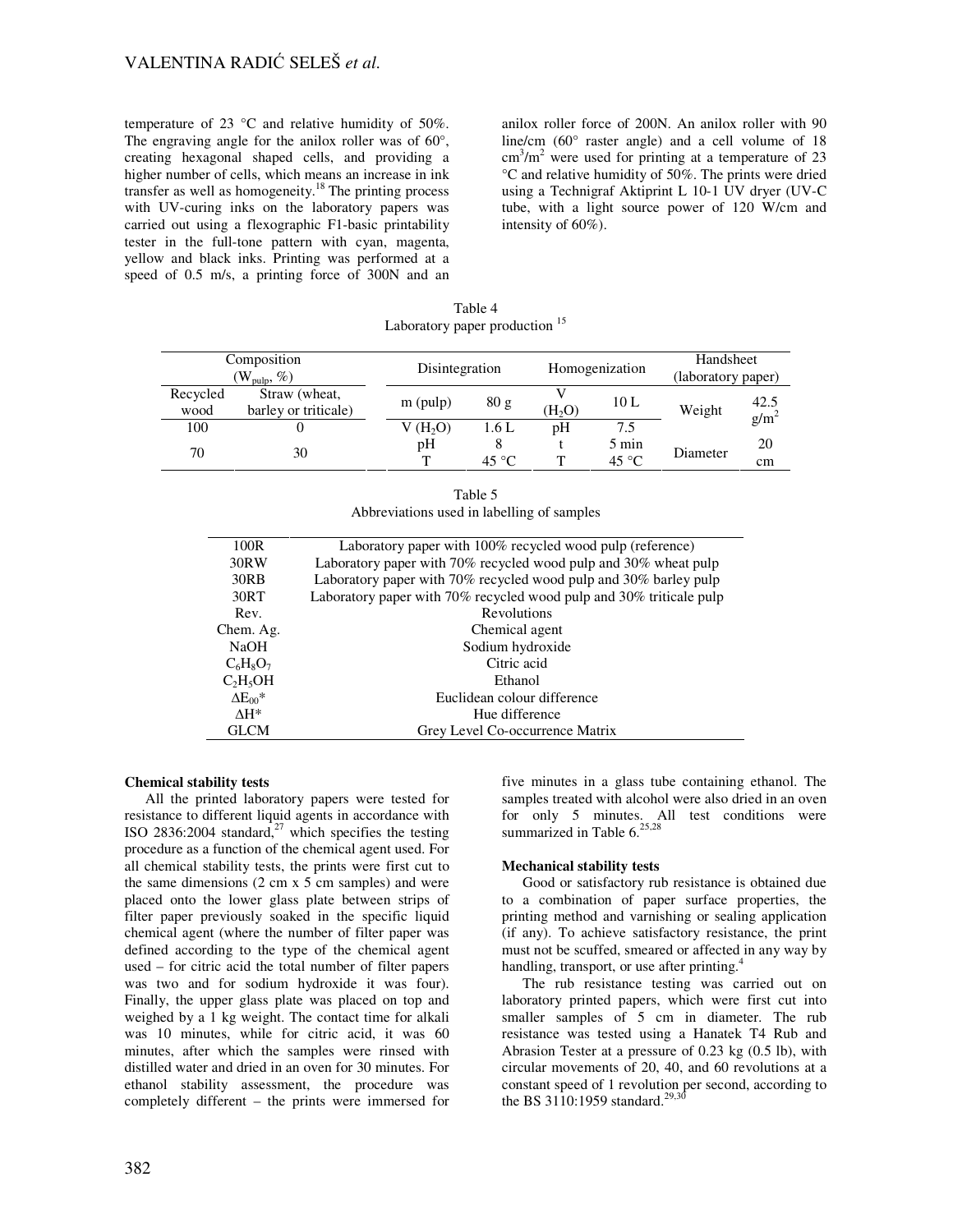Table 6 Test conditions for chemical stability of prints to various liquid test agents<sup>25,28</sup>

| Test liquid agent         | Receptor<br>surface | Contact<br>condition       | Duration<br>of exposure | Drying<br>conditions      |
|---------------------------|---------------------|----------------------------|-------------------------|---------------------------|
| Sodium hydroxide (NaOH)   | 4 Filter papers     | 1 kg on 54 cm <sup>2</sup> | $10 \text{ min}$        | 30 min at 40 $^{\circ}$ C |
| Citric acid $(C_6H_8O_7)$ | 2 Filter papers     | 1 kg on 54 $\text{cm}^2$   | $60 \text{ min}$        | 30 min at $50^{\circ}$ C  |
| Alcohol $(C_2H_5OH)$      | -                   |                            | 5 min                   | 10 min at $40^{\circ}$ C  |

**Evaluation of chemical and mechanical stability of prints** 

#### *Euclidean difference*

The evaluation of the chemical and mechanical print stability for all the prints was performed by observing the changes in optical properties of the samples subjected to chemical and mechanical stress, compared to those of the control. Optical properties were measured using an X-Rite eXact spectrophotometer based on colour values in the CIE L\*a\*b\* colour system, which is a quantitative relationship of colours on three axes: L\* as lightness (from white to black),  $a^*$  (from green to red), and  $b^*$ (from blue to yellow). $31$  The Euclidean colour difference ( $\Delta E_{00}^*$ ) was used to calculate the difference between the values for the samples subjected to chemical or mechanical stress and those of the control. The  $\Delta E_{00}^*$  value was calculated according to Equation 1:

$$
\Delta E_{00}^{\prime\prime}=\sqrt{\left(\frac{\Delta L^\prime}{k_L S_L}\right)^2+\left(\frac{\Delta C^\prime}{k_C S_C}\right)^2+\left(\frac{\Delta H^\prime}{k_R S_H}\right)^2+R_T\left(\frac{\Delta C^\prime}{k_C S_C}\right)\left(\frac{\Delta H^\prime}{k_R S_H}\right)}\eqno(1)
$$

where ∆L' represents the difference in lightness between printed samples before and after the treatments, ∆C' is the chroma difference between the printed samples before and after the treatments and ∆H' represents the hue difference between the printed samples before and after the treatments.  $R_T$  stands for the rotation function, while  $k<sub>L</sub>$ ,  $k<sub>C</sub>$ ,  $k<sub>H</sub>$  represent the parametric factors for variation in experimental conditions and  $S_L$ ,  $S_C$ ,  $S_H$  represent the weighing functions.<sup>32</sup> According to the tolerance definition,  $\Delta E_{00}$ <sup>\*</sup> ≤ 2 is classified as a very small noticeable difference for a standard observer, while  $\Delta E_{00}^* = 5$  is defined as a large noticeable colour difference that a standard observer can detect.<sup>31</sup>

### *Hue differences*

The L\*C\*h colour space describes colours using cylindrical coordinates, instead of rectangular ones. In this colour space,  $L^*$  indicates lightness,  $C^*$  stands for chroma, and h is the hue angle. The delta for hue  $(\Delta H^*)$  can be positive (+) or negative (-) and is expressed as follows:<sup>33</sup><br> $\Delta H^* = H_{\text{sample}}^* - H_{\text{standard}}^*$ (2)

### *GLCM analysis (mottling analysis)*

To analyse the print quality after the samples were subjected to abrasion treatment, mottling was calculated using a statistical method for studying texture, which considers the spatial relationship of pixels in the Gray-Level Co-Occurrence Matrix (GLCM), also known as Gray-Level Spatial Dependence Matrix. Images of the printed samples were created with a PIAS-II digital microscope, using software that complies with ISO-13660 print quality standards. The images were then converted to grayscale and analysed with GLCM, using the GLCM Texture Plugin in ImageJ software version 1.53k.<sup>34,3</sup>

#### **RESULTS AND DISCUSSION**

## **Chemical stability of laboratory papers printed with water-based inks**

Colour  $(\Delta E^*)$  and hue  $(\Delta H^*)$  differences observed on laboratory papers, containing or not straw pulp, printed using water-based flexographic inks, were analysed as indicators of chemical stability to various chemical agents.

In Figure 1, the results of  $\Delta E_{00}^*$ , after the samples were subjected to chemical agents (sodium hydroxide, ethanol and citric acid), are presented with filled symbols, while the results of ∆H\* for all the prints are shown with open symbols. The results reveal that most cyan prints have good stability to all chemical agents, while substrates containing 30% wheat (30RW) and 30% barley pulp (30RB) exhibit high  $\Delta E_{00}$ \* values when exposed to sodium hydroxide, with  $\Delta E_{00}^*$  above the recommended reference line of  $\Delta E_{00}$ <sup>\*</sup> = 2 ( $\Delta E_{00}$ <sup>\*</sup><sub>(30RW)</sub> = 2.36 and  $\Delta E_{00}$ <sup>\*</sup><sub>(30RB)</sub> = 2.65). The difference in hue ( $\Delta H^*$ ) is small for all analysed prints (Fig. 1a).

The laboratory papers printed with magenta ink showed very good stability after contact with citric acid and alcohol. However, exposed to sodium hydroxide, all the prints, regardless of the printing substrate type, recorded values above the reference line, while the control laboratory paper containing 100% recycled wood fibre pulp showed the highest value ( $\Delta E_{00}^*$ <sub>(100R)</sub> = 3.44). Similar values are visible on the ∆H\* scale (Fig. 2b).

Very good stability of yellow (Fig. 2c) and black prints (Fig. 2d) is indicated by the values of  $\Delta E_{00}$ <sup>\*</sup>, which are below the reference line. The hue difference values are also low.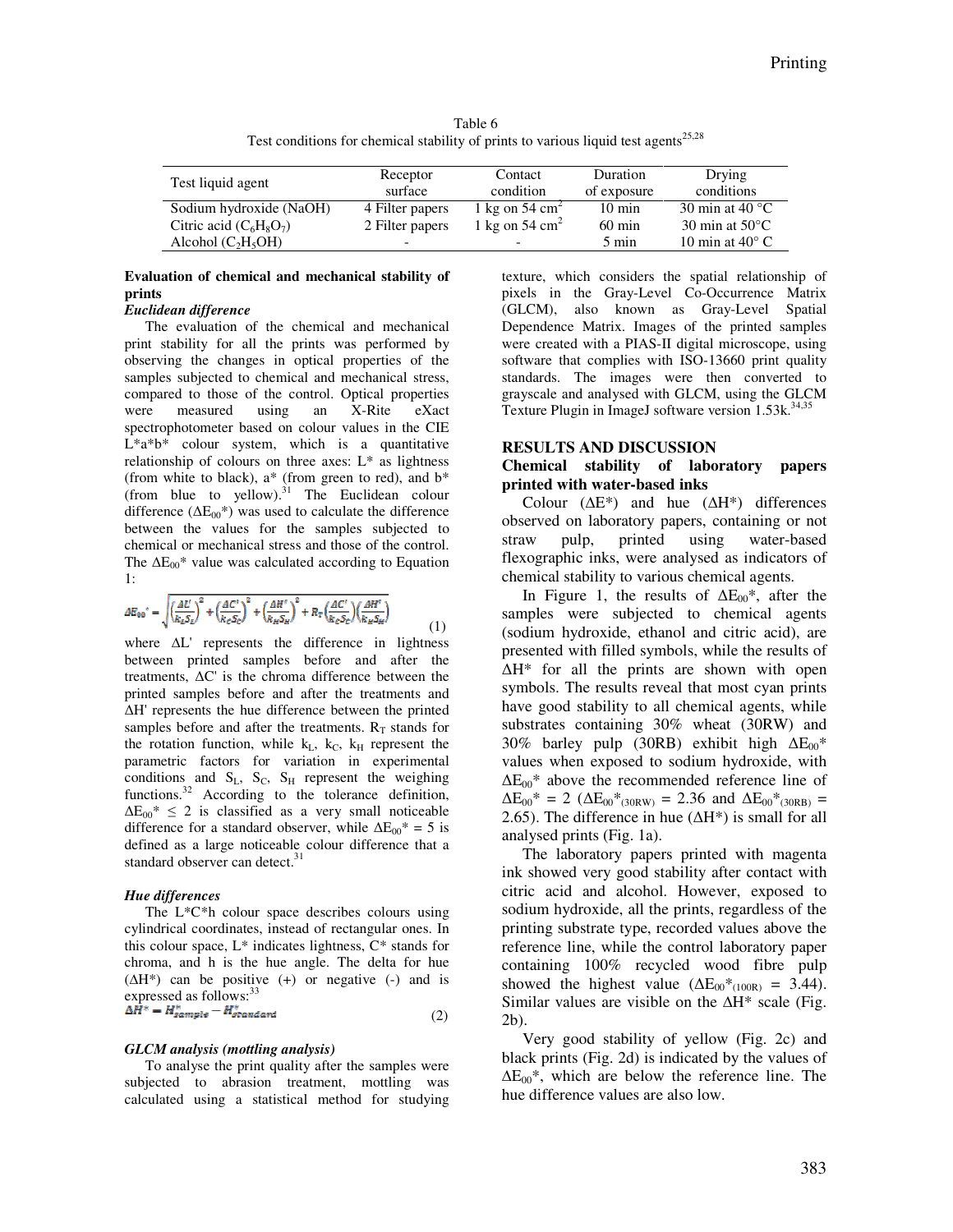## **Chemical stability of laboratory papers printed with UV inks**

Laboratory papers printed with UV cyan ink show low stability after exposure to all chemical agents, with all  $\Delta E_{00}^*$  values above the reference line (Fig. 2a). The lowest  $\Delta E_{00}^*$  values are noticed for all the handsheets treated with citric acid, as well as for those containing 30% barley (30RB) and triticale pulp (30RT) after treatment with sodium hydroxide. The difference in hue is within reasonable values, with the highest difference

visible on the paper containing 30% barley pulp (3RB) and treated with sodium hydroxide.

Magenta prints also show low stability after exposure to all chemical agents, except for alcohol – in which case, the treated laboratory papers exhibited  $\Delta E_{00}^*$  values within the recommended values (Fig. 2b). The difference in hue is the greatest for the handsheets treated with sodium hydroxide, except for the paper containing barley pulp (3RB). Laboratory papers printed with yellow and black ink all show good stability within the  $\Delta E_{00}^*$  tolerance definition (Fig. 2c-d).



Figure 1: Colour (∆E\*) and hue (∆H\*) differences on laboratory papers with and without straw pulp, printed with water-based flexographic inks: a) cyan, b) magenta, c) yellow and d) black, after chemical stability testing

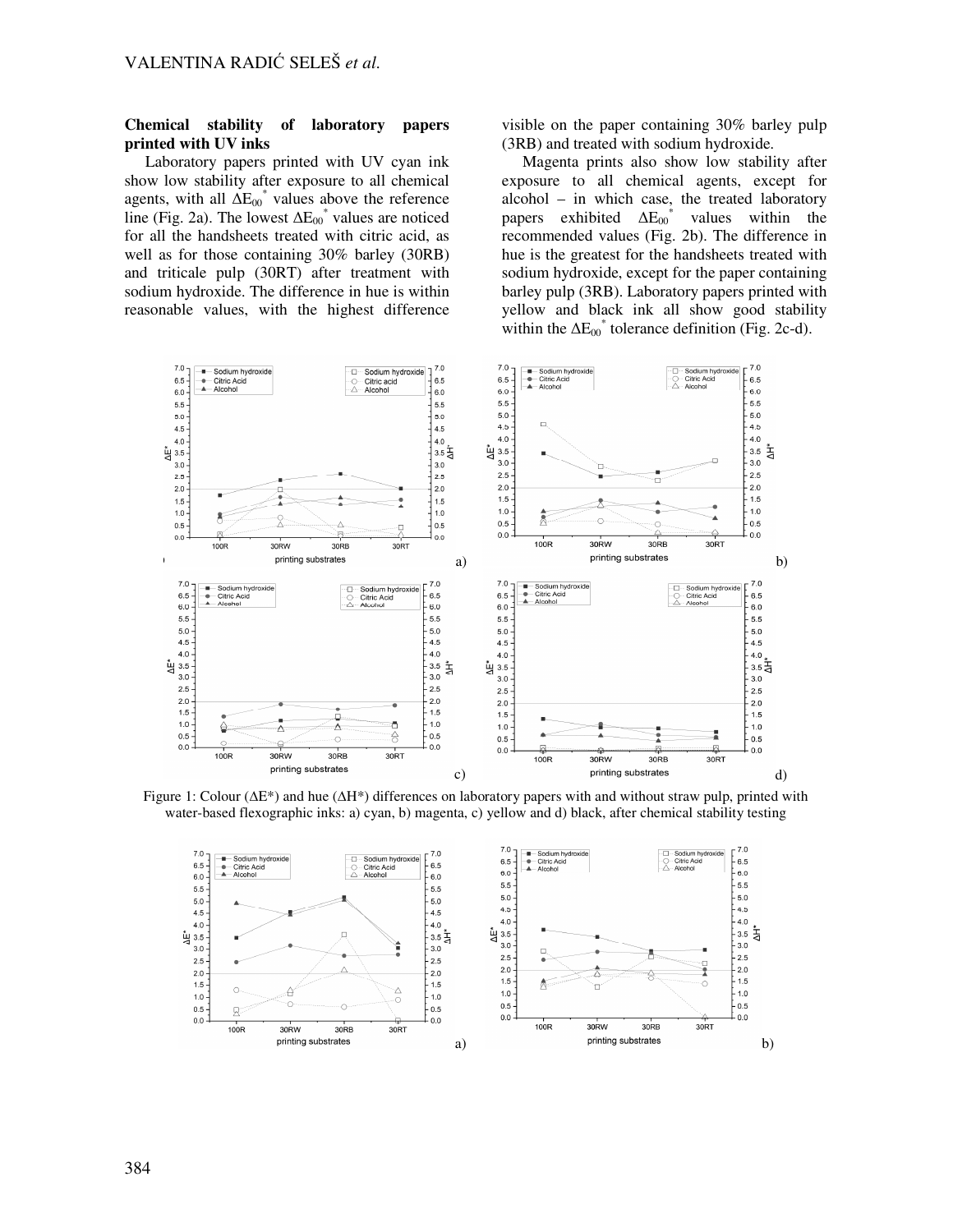





Figure 3: Colour (∆E\*) and hue (∆H\*) differences on laboratory papers with and without straw pulp, printed with water-based flexographic inks: a) cyan, b) magenta, c) yellow and d) black, after mechanical stability testing

The highest  $\Delta E_{00}^*$  values are visible for the yellow print on the paper containing 30% triticale pulp after contact with citric acid  $(\Delta E_{00}^*{}_{(30RT)}^* =$ 2.06) and for the black print on the paper containing 30% barley pulp exposed to sodium hydroxide  $(\Delta E_{00}^*_{(30RB)} = 1.82)$ . Differences in hue are low for all tested laboratory papers.

# **Mechanical stability of laboratory papers printed with water-based inks**

All laboratory papers printed with cyan, magenta, yellow or black water-based ink (Fig. 3a-d) present very good colour stability after the rubbing test has been performed at three different revolution numbers. As can be seen, the  $\Delta E_{00}^{\dagger}$ values are below the reference line, even after 60 revolutions. Although the colour degradation of the prints rises with the number of revolutions, it remains within recommended values ( $\Delta E_{00}^* = 2$ ). The hue differences after the rubbing test are also low for all the prints, which mean that the flexographic prints with water-based inks have satisfactory mechanical stability.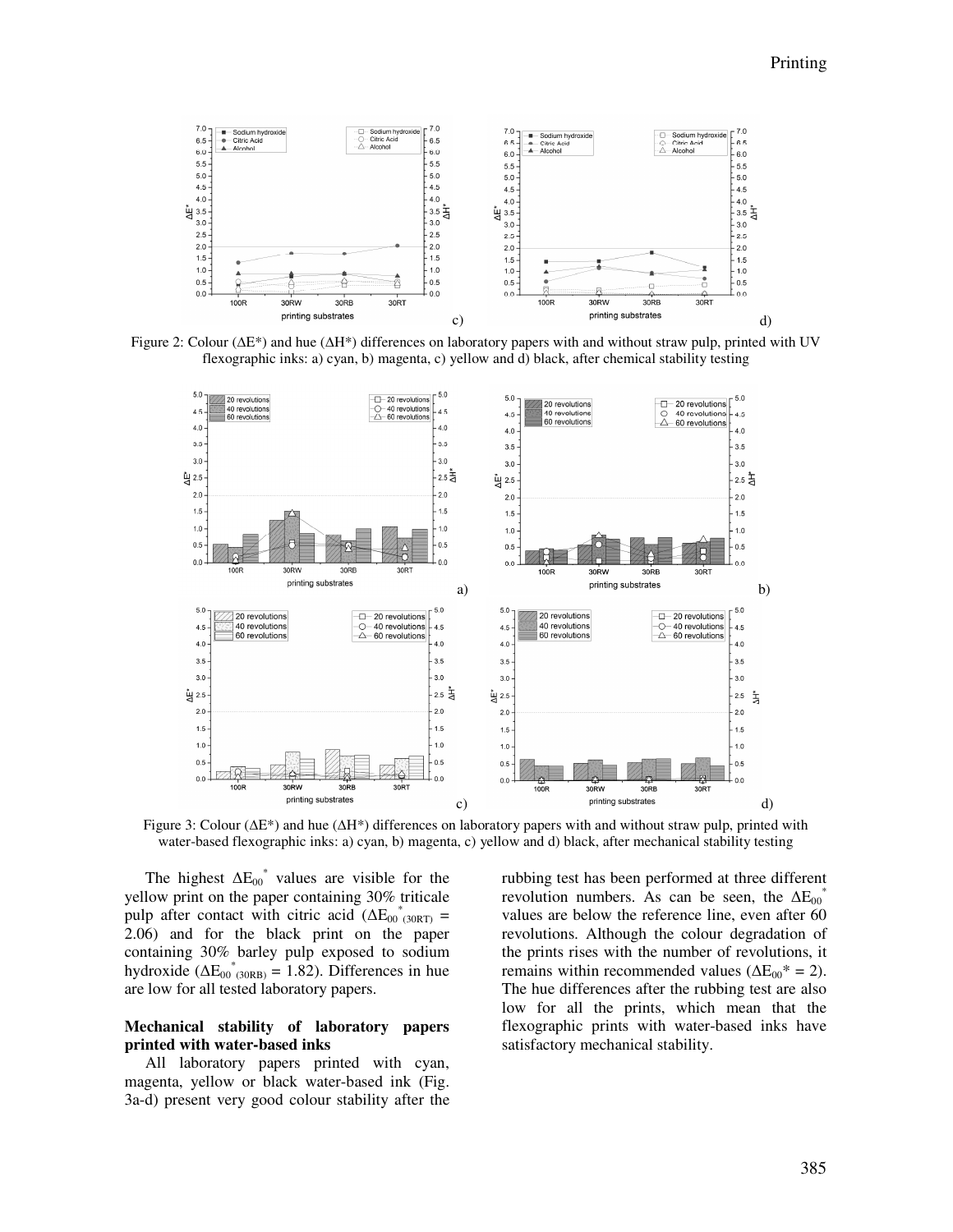## **Mechanical stability of laboratory papers printed with UV inks**

All laboratory papers printed with UV inks exhibited good colour stability after the mechanical resistance test (Fig. 4). Colour degradation rises with an increasing number of rotations, and the highest colour difference caused by rubbing movements is visible on laboratory paper containing 30% barley pulp printed with magenta ink after 60 revolutions ( $\Delta E_{00}^{\space*}$ <sup>\*</sup>(30RB) = 2). However, it is still within the recommended

value. Yellow prints prove to be the most stable, considering that their Euclidean difference is the lowest for all types of paper (Fig. 4c). Hue difference values are higher on laboratory papers printed with cyan, except for that containing triticale pulp (3RT), and with magenta ink after 60 revolutions. Yellow and black prints show very low values in hue differences on all laboratory papers, thus demonstrating the best stability after the mechanical resistance test (Fig. 4c-d).



Figure 4: Colour (∆E\*) and hue (∆H\*) differences on laboratory papers with and without straw pulp, printed with UV flexographic inks: a) cyan, b) magenta, c) yellow and d) black, after mechanical stability testing

# **GLCM analysis**

Taking into consideration the mottling analysis results presented in Tables 7-10, there are no significant changes in energy after testing mechanical stability at all rotation numbers or chemical stability of analysed printing substrates. No major variations can be seen among the prints,

they all behave similarly, regardless of the type of printing substrate. The only significant change was noticed on the black printed substrates, where the energy is higher than on those printed with other inks, but the energy was reduced when the substrates containing straw pulp were printed with UV drying inks.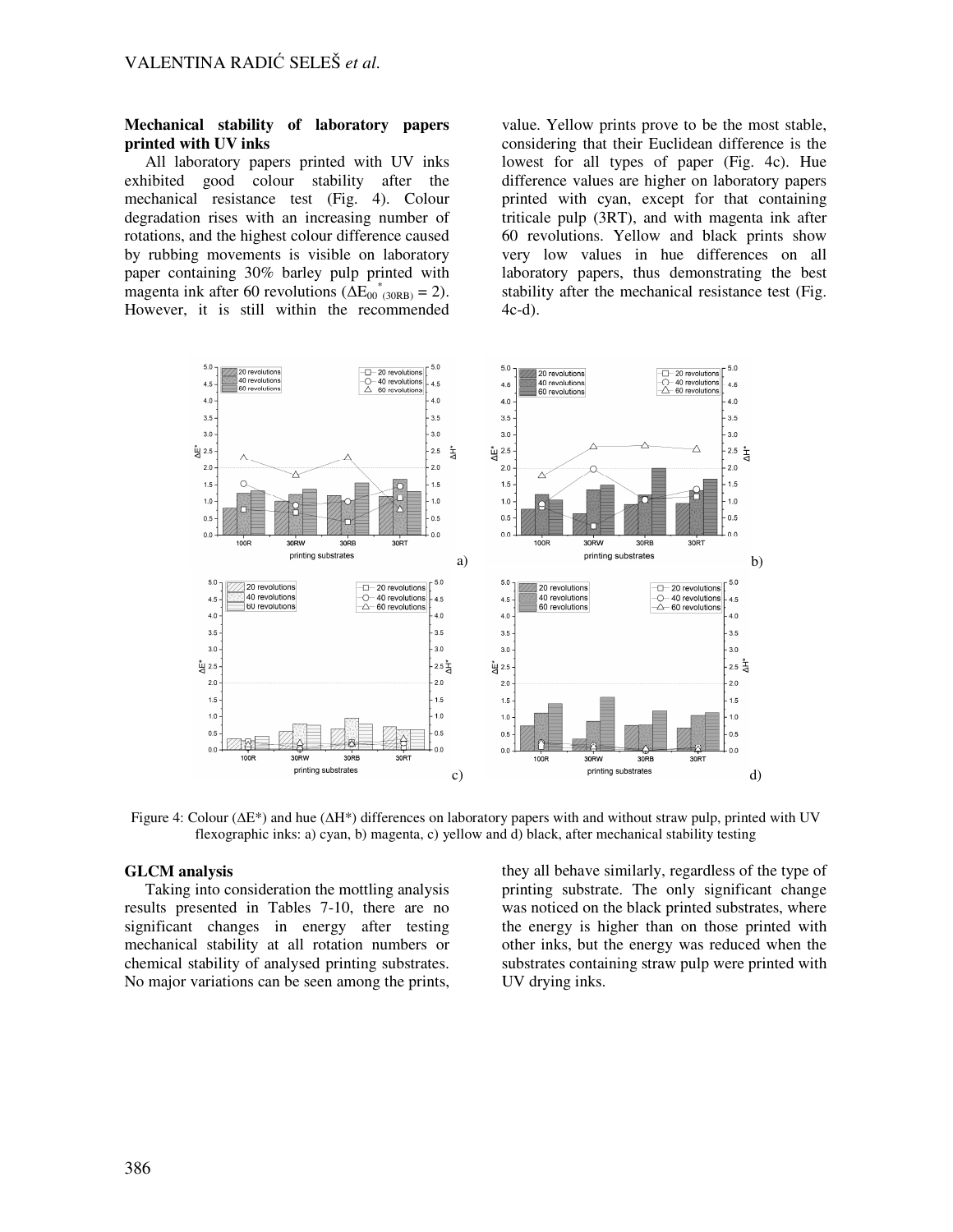## Table 7

Grey Level Co-occurrence Matrix parameters for mottling on laboratory papers with and without straw pulp, printed with water-based flexographic inks, after mechanical stability tests

|      |                  | $\Delta$ Energy <sub>(cyan)</sub>   |          |          | $\Delta$ Energy <sub>(magenta)</sub> |                                    |       |       |       |       |  |
|------|------------------|-------------------------------------|----------|----------|--------------------------------------|------------------------------------|-------|-------|-------|-------|--|
| Rev. | 100R             | 3RW                                 | 3RB      | 3RT      |                                      | Rev.                               | 100R  | 3RW   | 3RB   | 3RT   |  |
| 20   | 0.001            | 0                                   | 0.002    | 0.003    |                                      | 20                                 | 0.002 | 0.001 | 0.002 | 0.001 |  |
| 40   | 0.002            | 0.003                               | 0.001    | 0.003    |                                      | 40                                 | 0.002 | 0.001 | 0.002 | 0.001 |  |
| 60   | 0.002            | 0.001                               | 0.002    | 0.003    |                                      | 60                                 | 0.002 | 0.001 | 0.002 | 0.001 |  |
|      |                  | $\Delta$ Energy <sub>(yellow)</sub> |          |          |                                      | $\Delta$ Energy <sub>(black)</sub> |       |       |       |       |  |
| Rev. | 100R             | 3RW                                 | 3RB      | 3RT      |                                      | Rev.                               | 100R  | 3RW   | 3RB   | 3RT   |  |
| 20   | $\Omega$         | $-0.001$                            | 0        | $\Omega$ |                                      | 20                                 | 0.009 | 0.011 | 0.013 | 0.012 |  |
| 40   | $\theta$         | $\Omega$                            | $\theta$ | 0.001    |                                      | 40                                 | 0.009 | 0.009 | 0.012 | 0.013 |  |
| 60   | $\boldsymbol{0}$ | $-0.001$                            | 0        | 0.001    |                                      | 60                                 | 0.012 | 0.011 | 0.011 | 0.012 |  |

Table 8

Grey Level Co-occurrence Matrix parameters for mottling on laboratory papers with and without straw pulp, printed with UV flexographic inks, after mechanical stability tests

|      |          | $\Delta$ Energy <sub>(cyan)</sub>   |          |                  |      |                                    | $\Delta$ Energy <sub>(magenta)</sub> |       |       |
|------|----------|-------------------------------------|----------|------------------|------|------------------------------------|--------------------------------------|-------|-------|
| Rev. | 100R     | 3RW                                 | 3RB      | 3RT              | Rev. | 100R                               | 3RW                                  | 3RB   | 3RT   |
| 20   | 0.002    | 0.001                               | 0.001    | 0.002            | 20   | $-0.005$                           | 0.001                                | 0.001 | 0.001 |
| 40   | 0.002    | 0.001                               | 0.001    | 0.001            | 40   | $-0.006$                           | 0.001                                | 0.001 | 0.002 |
| 60   | 0.002    | 0.001                               | 0.002    | 0.001            | 60   | $-0.004$                           | 0                                    | 0.003 | 0.003 |
|      |          | $\Delta$ Energy <sub>(yellow)</sub> |          |                  |      | $\Delta$ Energy <sub>(black)</sub> |                                      |       |       |
| Rev. | 100R     | 3RW                                 | 3RB      | 3RT              | Rev. | 100R                               | 3RW                                  | 3RB   | 3RT   |
| 20   | $\Omega$ | 0                                   | $-0.001$ | $\theta$         | 20   | 0.002                              | $\Omega$                             | 0.002 | 0.003 |
| 40   | $\Omega$ | 0                                   | 0.001    | 0                | 40   | 0.003                              | $-0.004$                             | 0     | 0.006 |
| 60   | $-0.001$ | $-0.001$                            | 0.001    | $\boldsymbol{0}$ | 60   | 0.007                              | $-0.002$                             | 0.002 | 0.003 |

Table 9

Grey Level Co-occurrence Matrix parameters for mottling on laboratory papers with and without straw pulp, printed with water-based flexographic inks, after chemical stability tests

| $\Delta$ Energy <sub>(cyan)</sub> |          |                                     |          | $\Delta$ Energy <sub>(magenta)</sub> |             |          |                                    |          |          |
|-----------------------------------|----------|-------------------------------------|----------|--------------------------------------|-------------|----------|------------------------------------|----------|----------|
| Chem. Ag.                         | 100R     | 3RW                                 | 3RB      | 3RT                                  | Chem. Ag.   | 100R     | 3RW                                | 3RB      | 3RT      |
| <b>NaOH</b>                       | 0.001    | 0.001                               | 0.001    | 0.001                                | <b>NaOH</b> | 0.001    | 0.002                              | 0.001    | 0.001    |
| $C_6H_8O_7$                       | 0.001    | 0.001                               | 0.001    | 0.001                                | $C_6H_8O_7$ | 0.001    | 0.002                              | $\Omega$ | 0.001    |
| $C_2H_5OH$                        | 0.000    | 0.000                               | 0.000    | 0.000                                | $C_2H_5OH$  | 0.001    | 0.002                              | 0.001    | 0.001    |
|                                   |          | $\Delta$ Energy <sub>(yellow)</sub> |          |                                      |             |          | $\Delta$ Energy <sub>(black)</sub> |          |          |
| Chem. Ag.                         | 100R     | 3RW                                 | 3RB      | 3RT                                  | Chem. Ag.   | 100R     | 3RW                                | 3RB      | 3RT      |
| <b>NaOH</b>                       | 0        | $-0.001$                            | $\Omega$ | 0                                    | <b>NaOH</b> | 0.003    | $-0.004$                           | $\Omega$ | $-0.004$ |
| $C_6H_8O_7$                       | $\theta$ | $-0.001$                            | $\Omega$ | 0                                    | $C_6H_8O_7$ | $\Omega$ | 0.004                              | 0.002    | 0.005    |
| $C_2H_5OH$                        | $-0.001$ | $\boldsymbol{0}$                    | $\Omega$ | $\theta$                             | $C_2H_5OH$  | $-0.001$ | 0.003                              | 0.003    | 0.004    |

Table 10

Grey Level Co-occurrence Matrix parameters of mottling on laboratory papers with and without straw pulp printed with UV flexographic inks after testing the chemical stability

| $\Delta$ Energy <sub>(cyan)</sub>   |                |          |                |          |  | $\Delta$ Energy <sub>(magenta)</sub> |          |          |          |          |
|-------------------------------------|----------------|----------|----------------|----------|--|--------------------------------------|----------|----------|----------|----------|
| Chem. Ag.                           | 100R           | 3RW      | 3RB            | 3RT      |  | Chem. Ag.                            | 100R     | 3RW      | 3RB      | 3RT      |
| <b>NaOH</b>                         | 0.001          | 0.002    | 0.001          | $\Omega$ |  | <b>NaOH</b>                          | $-0.004$ | 0.002    | $\Omega$ | 0.001    |
| $C_6H_8O_7$                         | 0.002          | 0.001    | 0.001          | 0.001    |  | $C_6H_8O_7$                          | $-0.003$ | $-0.002$ | $-0.001$ | $-0.002$ |
| $C_2H_5OH$                          | 0.001          | 0.002    | 0.001          | 0.001    |  | $C_2H_5OH$                           | $-0.002$ | $-0.001$ | 0.001    | 0.001    |
| $\Delta$ Energy <sub>(yellow)</sub> |                |          |                |          |  | $\Delta$ Energy <sub>(black)</sub>   |          |          |          |          |
| Chem. Ag.                           | 100R           | 3RW      | 3RB            | 3RT      |  | Chem. Ag.                            | 100R     | 3RW      | 3RB      | 3RT      |
| <b>NaOH</b>                         | $\overline{0}$ | 0.001    | $\overline{0}$ | $\Omega$ |  | <b>NaOH</b>                          | $-0.004$ | $-0.004$ | $\Omega$ | 0.001    |
| $C_6H_8O_7$                         | $\Omega$       | $-0.001$ | $\theta$       | $-0.001$ |  | $C_6H_8O_7$                          | 0.004    | $-0.005$ | $\Omega$ | 0.001    |
| $C_2H_5OH$                          | $-0.001$       | $\Omega$ | 0              | 0        |  | $C_2H_5OH$                           | 0.004    | $-0.003$ | 0.002    | 0.003    |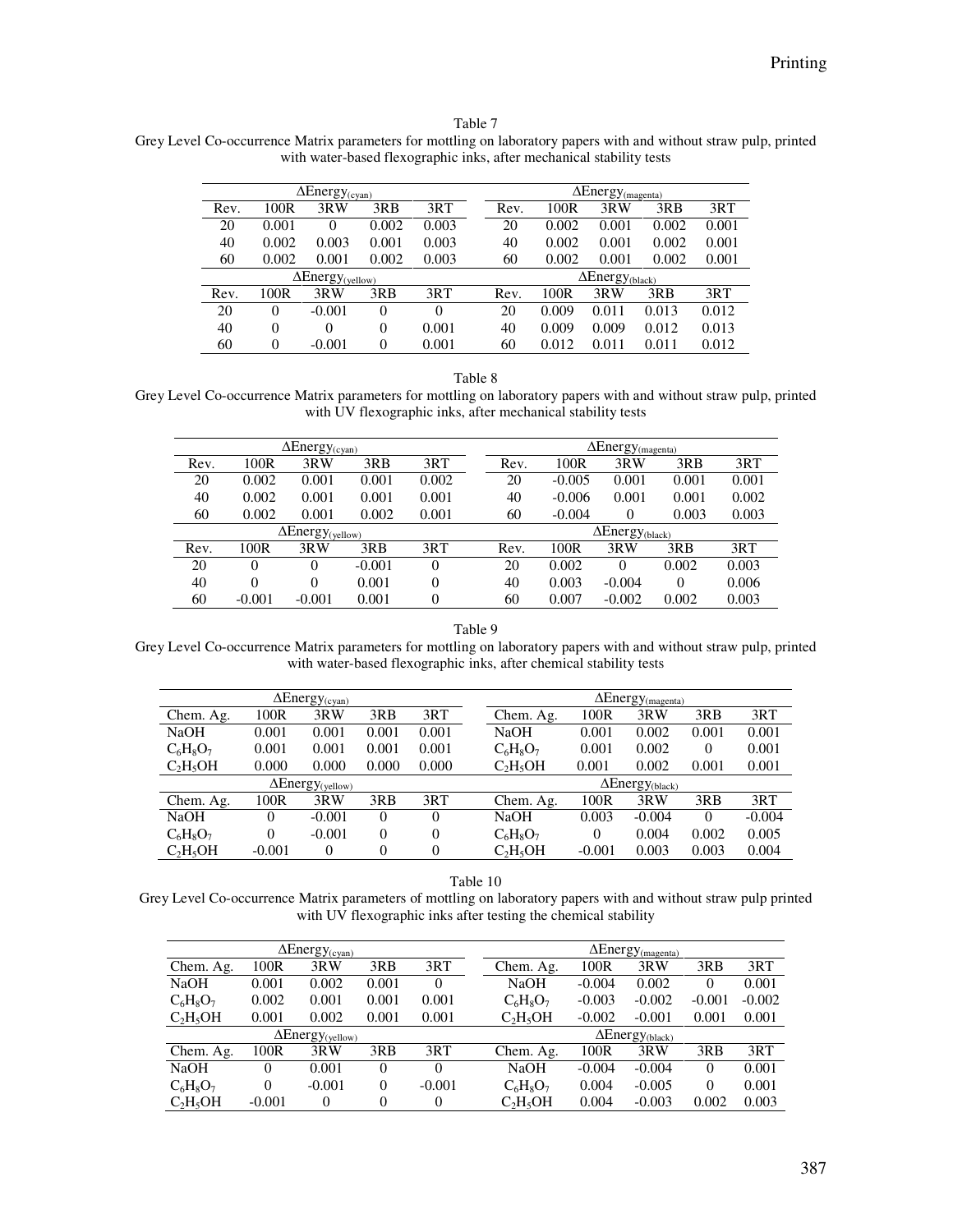# **CONCLUSION**

In this research work, laboratory papers were prepared from a combination of recycled wood pulp with 30% non-wood fibres (wheat, barley and triticale straw). The obtained handsheets were evaluated in terms of their chemical and mechanical resistance after flexographic printing with conventional and ultraviolet curing inks, to examine their suitability for packaging applications. As regards the chemical stability of the prints made on paper containing a fraction of non-wood pulp, the following conclusions could be drawn from the corresponding tests:

• Laboratory papers printed with water-based flexographic inks and exposed to various chemical agents have shown that the substrates printed with cyan and magenta inks are most sensitive to sodium hydroxide, while they are quite stable when in contact with citric acid and ethanol.

• Yellow and black prints are the most stable and least sensitive to all three chemical agents.

• When printed with UV inks, the most stable prints are also yellow and black. Laboratory papers printed with cyan and magenta inks did not respond well when in contact with chemical agents.

As regards the mechanical resistance test, considering the  $\Delta E_{00}^*$  values obtained, it can be concluded that all the laboratory papers printed with water-based flexographic inks have very good stability, as the colour differences are within the recommended values. Among the UV flexographic prints, the most stable is yellow for all the printing substrates.

Based on the findings of GLCM analysis, there were no significant changes in print quality after either chemical or mechanical resistance tests. The energy values are the same, regardless of the printing substrate used. Black prints have higher energy, compared to others, implying less mottling and minimal deterioration in quality.

Overall, all laboratory papers printed with water-based inks show good mechanical and chemical stability, with the exception of the prints subjected to sodium hydroxide. This means that these substrates containing non-wood fibres cannot be used as packaging for products with higher pH value (alkaline products). A solution to this problem would be to coat the packaging material with suitable varnishes during production to avoid colour deterioration of the prints. On the other hand, generally speaking, UV prints showed lower chemical stability than water-based ones. A

possible reason for this could reside in the differences in chemical composition between these types of inks, which in turn imply different drying procedures. UV-curing printing inks consist of monomers (used to adjust the processing viscosity), prepolymers (which act as binders), pigments, photo-initiators (which trigger polymerisation) and additives. Due to their composition, drying of UV inks does not take place immediately after printing, but only under the influence of UV radiation, resulting in a solid, rigid and completely dried ink layer on the paper surface. During UV exposure, the photo-initiators react with the prepolymers and monomers, which eventually become three-dimensional crosslinking polymers. Meanwhile, drying of waterbased inks is performed by evaporation of the solvent, with the ink partially penetrating the uncoated and porous substrate and the pigment penetrating the pores of the paper. Thus, it has been established that the proportion of ink cured on the substrate is of 20-30% for conventional prints and of 100% for UV prints. Since the exact composition of water-based and UV flexographic inks is not known, it can be hypothesized from the chemical stability results that in the case of UV prints, the pigments remain on the surface of the paper and are therefore more affected by chemical agents. Considering that UV flexographic inks are not recommended for printing on food packaging paper, unless it is secondary packaging, as well as the very good mechanical stability achieved in this work for the handsheets printed with such inks, such paper can be strongly suggested for other applications.

*ACKNOWLEDGEMENTS*: This work has been supported, in part, by the Croatian Science Foundation under the project "Printability, quality and utilization of substrates with non-wood fibers" (UIP-2017-05-2573).

# **REFERENCES**

<sup>1</sup> K. W. Britt, in "Encyclopædia Britannica", 2020, https://www.britannica.com/technology/papermaking, accessed 21 August 2021

<sup>2</sup> H. Ritchie and M. Roser, "Forests and Deforestation", 2021, retrieved from: https://ourworldindata.org/forests-and-deforestation [online resource], accessed 25 August 2021

3 E. Małachowska, M. Dubowik, A. Lipkiewicz, K. Przybysz and P. Przybysz, *Sustainability*, **12**, 7219 (2020), https://doi.org/10.3390/su12177219